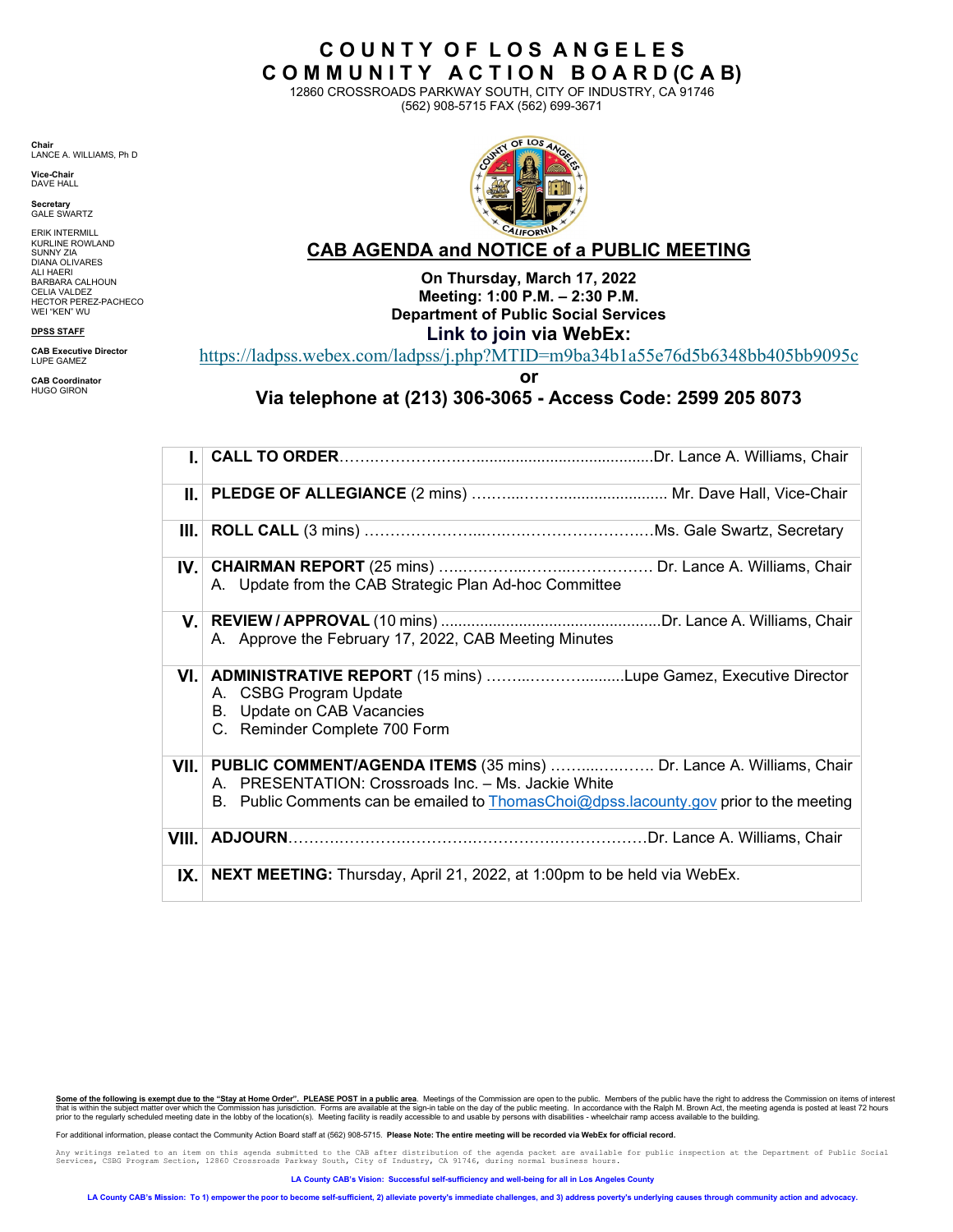**Chair** LANCE A. WILLIAMS, Ph D

**Vice-Chair**  DAVE HALL

**Secretary**  GALE SWARTZ

ERIK INTERMILL KURLINE ROWLAND SUNNY ZIA DIANA OLIVARES ALI HAERI BARBARA CALHOUN CELIA VALDEZ HECTOR PEREZ-PACHECO WEI "KEN" WU

## **DPSS STAFF**

**CAB Executive Director** LUPE GAMEZ

**CAB Coordinator** HUGO GIRON



**C O U N T Y O F L O S A N G E L E S C O M M U N I T Y A C T I O N B O A R D (C A B)** 12860 CROSSROADS PARKWAY SOUTH, CITY OF INDUSTRY, CA 91746 (562) 908-5715 FAX (562) 699-3671

# **CAB AGENDA and NOTICE of <sup>a</sup> PUBLIC MEETING**

**On Thursday, February 17, 2022 Meeting: 1:00 P.M. – 2:30 P.M. Department of Public Social Services Link to join via WebEx:**

<https://ladpss.webex.com/ladpss/j.php?MTID=m0658ec6502459d0fc7beeb57e25b13f4>

**or** 

**Via telephone at (213) 306-3065 - Access Code: 2592 141 0029**

|       | A. Updates on members for the CAB Strategic Plan Ad-hoc Committee, Membership<br>Committee, and Budget Committee                                                                                                                                                                                               |
|-------|----------------------------------------------------------------------------------------------------------------------------------------------------------------------------------------------------------------------------------------------------------------------------------------------------------------|
|       | A. Approve the January 20, 2022, CAB Meeting Minutes                                                                                                                                                                                                                                                           |
|       | VI. ADMINISTRATIVE REPORT (15 mins) Lupe Gamez, Executive Director<br>A. CSBG Program Update<br>B. Update on CAB Vacancies                                                                                                                                                                                     |
|       | VII. PUBLIC COMMENT/AGENDA ITEMS (40 mins)  Dr. Lance A. Williams, Chair<br>A. PRESENTATION: Personal Involvement Center, Inc. - Ms. Rosita Broaster-Lotiff<br>B. PRESENTATION: SHARE! - Mr. Thomas Haberkorn<br>C. Public Comments can be emailed to <b>ThomasChoi@dpss.lacounty.gov</b> prior to the meeting |
| VIII. |                                                                                                                                                                                                                                                                                                                |
| IX.   | <b>NEXT MEETING:</b> Thursday, March 17, 2022, at 1:00pm to be held via WebEx.                                                                                                                                                                                                                                 |

Some of the following is exempt due to the "Stay at Home Order". PLEASE POST in a public area. Meetings of the Commission are open to the public. Members of the public have the right to address the Commission on items of i

For additional information, please contact the Community Action Board staff at (562) 908-5715. **Please Note: The entire meeting will be recorded via WebEx for official record.**

Any writings related to an item on this agenda submitted to the CAB after distribution of the agenda packet are available for public inspection at the Department of Public Social<br>Services, CSBG Program Section, 12860 Cross

**LA County CAB's Vision: Successful self-sufficiency and well-being for all in Los Angeles County**

**LA County CAB's Mission: To 1) empower the poor to become self-sufficient, 2) alleviate poverty's immediate challenges, and 3) address poverty's underlying causes through community action and advocacy.**